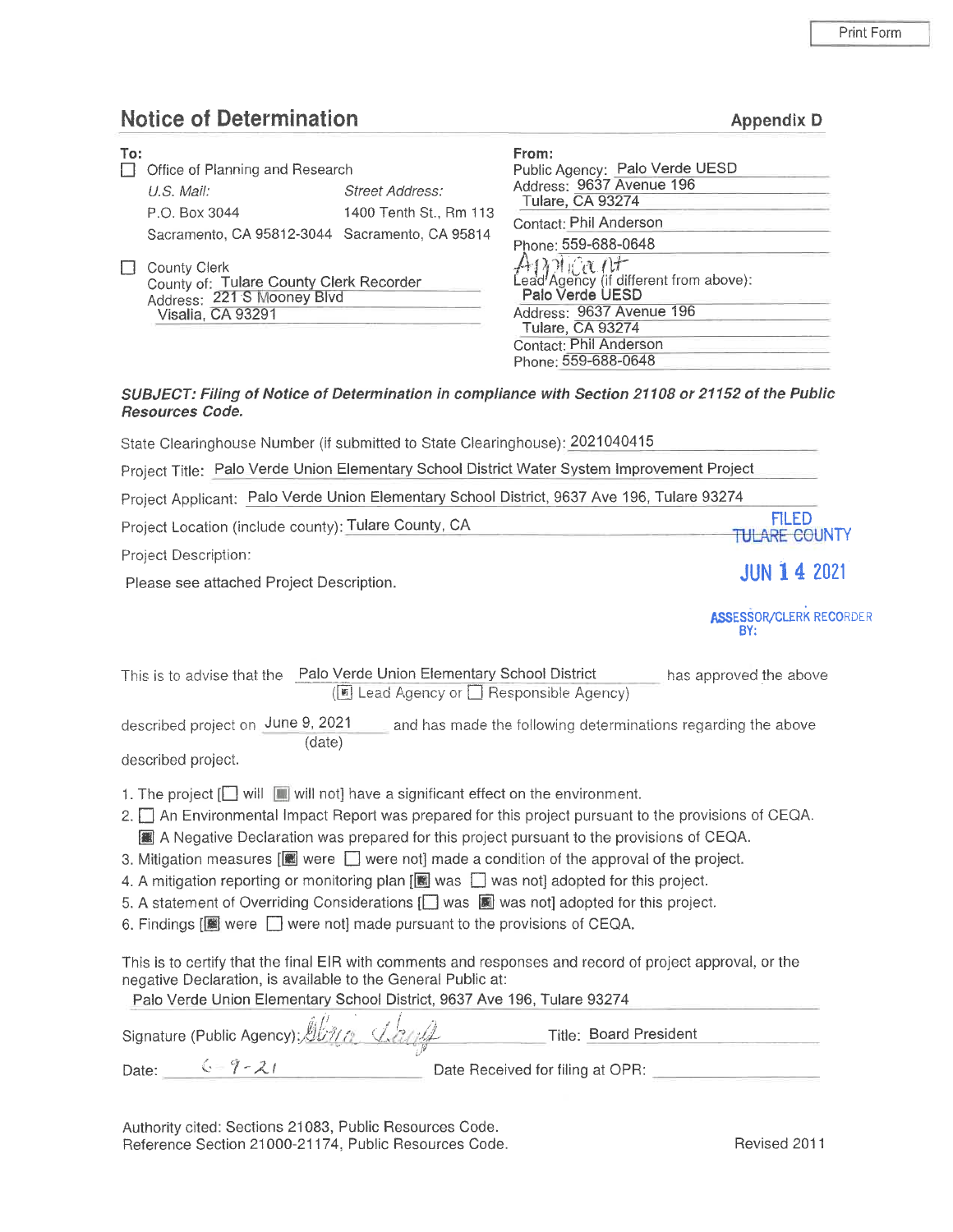# **Description of Project** Description of Project

# **Project Background and Purpose** Project Background and Purpose

The school currently has two wells on site. One 80 gallons per minute (gpm) domestic well (Well No. 1), and The school currently has two wells on site. One 80 gallons per minute (gpm) domestic well (\X/ell No. l), and a newer 200 gpm domestic well (Well No. 2). Well No. 1 does not produce enough water to meet the domestic, fire flow and irrigation needs of the school. Well No. 2 was drilled when the new gymnasium was being built fire flow and irrigation needs of the school. Well No. 2 was drilled when the new gymnasium was being built in order to assist with fire flow and irrigation needs. Unfortunately, this well has been found to be contaminated and cannot be used for domestic water. It is currently used as back up for fire flow. The school is currently in the process of applying for a grant for a new domestic standard well that will meet the State standards for the process of applying for <sup>a</sup> grant for <sup>a</sup> new domestic standard well that will meet the State standards for drinking water and fire flow. When this Project was originally undertaken a portion of the layout was different. Biological and cultural subconsultant assessments were completed in 2018 by Odell Planning and Research, Biological and cultural subconsultant assessments were completed in 2018 by Odell Planning and Research, Inc., and Sierra Valley Cultural Planning (under contract to Odell Planning and Research) but the CEQA Inc., and Sierra Valley Cultural Planning (under contract to Odell Planning and Research) but the CEQA document was never finished or adopted. The Project approach was updated in 2020 and a portion of the document was never finished or adopted. The Project approach was updated in 2020 and <sup>a</sup> portion of the Project APE was outside of what the subconsultants originally assessed. Kleinfelder was hired in 2020 to Project APE was outside of what the subconsultants originally assessed. Kleinfelder was hired in 2020 to provide supplemental assessments to the original biological and cultural assessments to include the portion of provide supplemental assessments to the original biological and cultural assessments to include the portion of the Project site that was outside of the original survey area. Both the original assessments and the supplemental assessments are included in their respective appendices at the end of this document. assessments are included in their respective appendices at the end of this document.

## **Project Description** Project Description

The Project proposes to drill and construct a new domestic standard well (Well No. 3) for the school at the The Project proposes to drill and construct <sup>a</sup> new domestic standard well (Well No. 3) for the school at the location illustrated in . The new well is expected to yield about 300 gpm. In addition to the construction of Well No. 3, the following items will also be constructed: No. 3, the following items will also be constructed:

- A 10,000-gallon pressure tank. The pressure tank will measure approximately 20 feet in height and approximately 30 feet in diameter and will be located at the new well site. approximately 30 feet in diameter and will be located at the new well site.
- A gate valve with valve box <sup>0</sup> A gate valve with valve box
- Backflow preventer <sup>0</sup> Backflow preventer
- 15hp booster pump <sup>0</sup> 15hp booster pump
- 6 ft high chain link fence around new well and appurtenant facilities, with a 30-ft wide double drive <sup>0</sup> <sup>6</sup> ft high chain link fence around new well and appurtenant facilities, with <sup>a</sup> 30—ft wide double drive gate. gate.
- 166 linear feet (LF) of new water distribution line (using open-trench method of construction <sup>0</sup> 166 linear feet (LP) of new water distribution line (using open—trench method of construction installation) installation)
- 500-LF of new irrigation main to all valve boxes from the well. <sup>0</sup> 500—LF of new irrigation main to all valve boxes from the well.

These Project components contained within the APE as defined above, are illustrated in Error! Reference source not found.. In addition to constructing a well, associated infrastructure, and water pressure tank, the source not found. In addition to constructing <sup>a</sup> well, associated infrastructure, and water pressure tank, the Project proposes to abandon the Well No. 1, per Tulare County standards and remove the associated existing Project proposes to abandon the Well No. l, per Tulare County standards and remove the associated existing 10,000 gal. water pressure tank, pump and electrical service. 10,000 gal. water pressure tank, pump and electrical service.

### **Construction** Construction

Construction of the Project is anticipated to be completed within three months, which will include the Construction of the Project is anticipated to be completed within three months, which will include the demolition of Well No.1, drilling and installation of Well No. 3, construction of a water storage tank, booster demolition of Well No.1, drilling and installation of Well No. 3, construction of <sup>a</sup> water storage tank, booster pumps, and associated infrastructure, and connection to the existing distribution system. Construction pumps, and associated infrastructure, and connection to the existing distribution system. Construction equipment will likely include a drilling rig, excavator, graders, backhoes, skidsteers, loaders, and hauling trucks. The Project will involve approximately 0.25 acres of ground disturbance. The Project will involve approximately 0.25 acres of ground disturbance.

Generally, construction will occur between the hours of 7am and 5pm, Monday through Friday, excluding Generally, construction will occur between the hours of 7am and 5pm, Monday through Friday, excluding holidays. Post-construction activities will include system testing, commissioning, and site clean-up.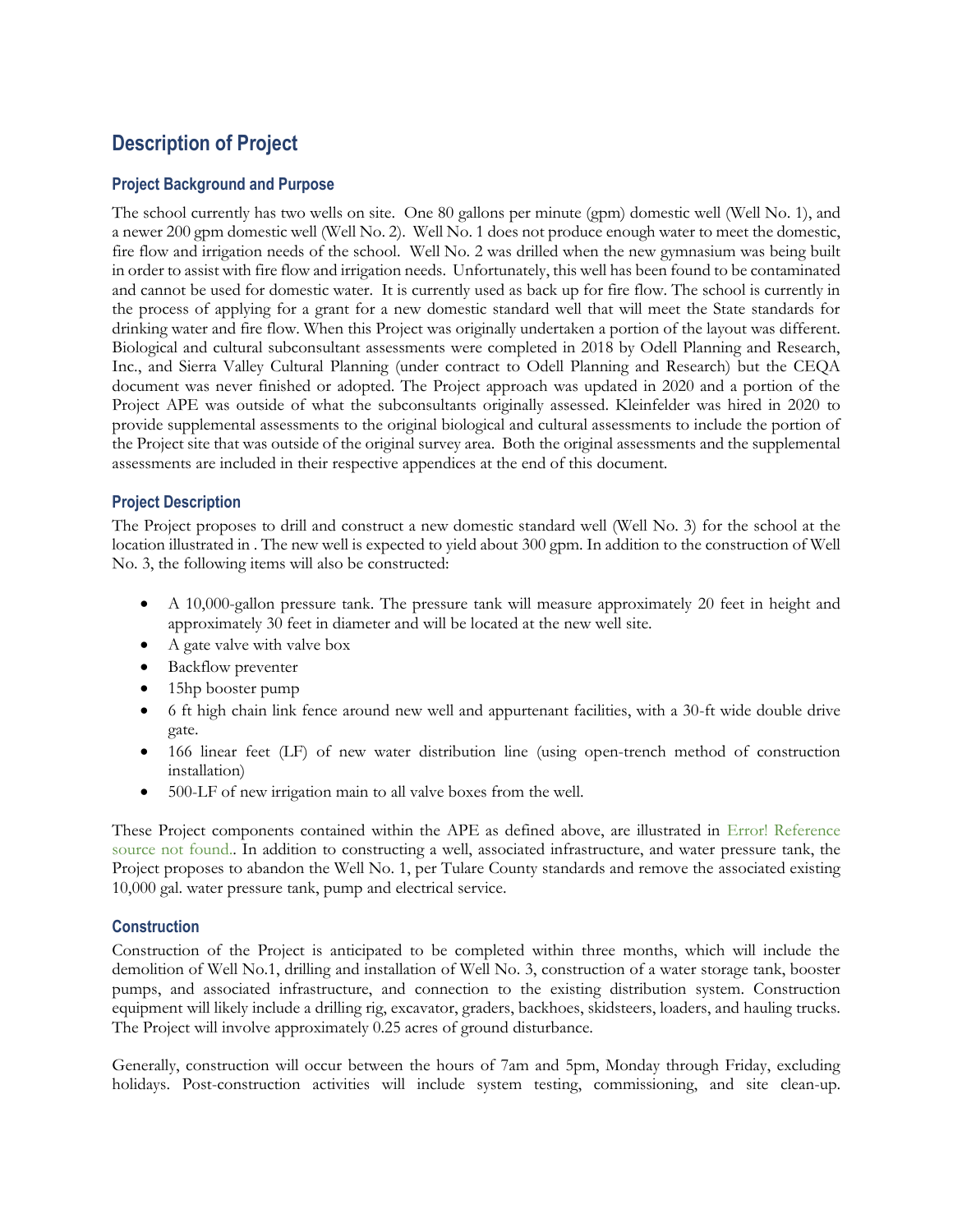Construction will require temporary staging and storage of materials and equipment. Staging areas will be Construction will require temporary staging and storage of materials and equipment. Staging areas will be located onsite. located onsite.

Although construction is not expected to generate hazardous waste, field equipment used during construction Although construction is not expected to generate hazardous waste, field equipment used during construction has the potential to contain various hazardous materials such as diesel fuel, hydraulic oil, grease, solvents, has the potential to contain various hazardous materials such as diesel fuel, hydraulic oil, grease, solvents, adhesives, paints, and other petroleum-based products. adhesives, paints, and other petroleum—based products.

## **Operation and Maintenance** Operation and Maintenance

Operation and maintenance of the water system will continue to be performed by the school's existing Operation and maintenance of the water system will continue to be performed by the school's existing maintenance staff. maintenance staff.